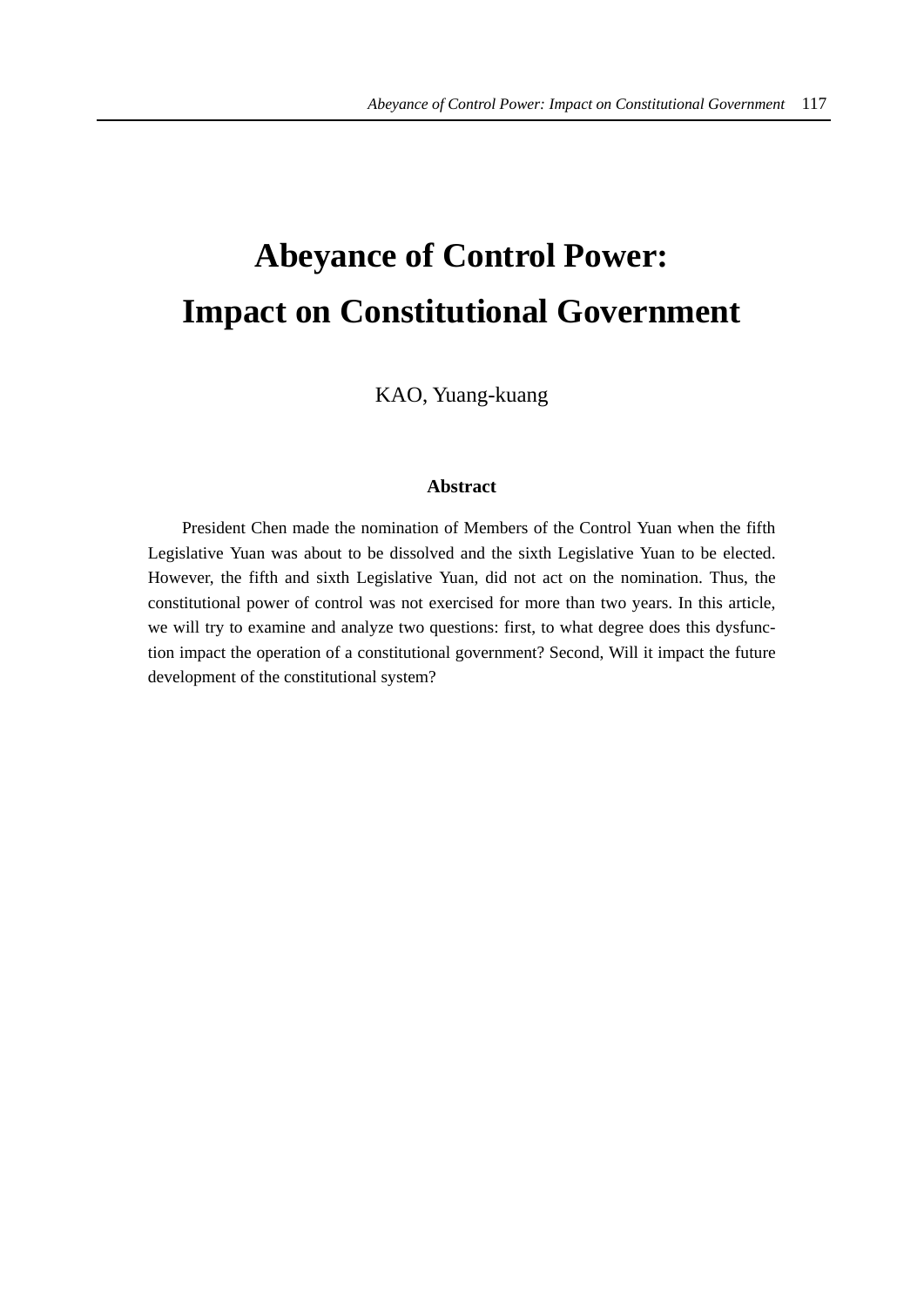## **I.Preface**

The third Control Yuan of the Republic of China was dissolved on January 31, 2005. According to Article 7 of the Additional Articles of the Constitution, all Members of the Control Yuan shall be nominated and, with the consent of the Legislative Yuan, appointed by the President of the Republic. President Chen Shui-bian submitted a list of 29 nominees for the fourth Control Yuan to the Legislative Yuan on December 20, 2004. Clement C.P. Chang (張建邦) and Michael Hsin-huang Hsiao (蕭新煌) were named president and vice president of the fourth Control Yuan.

President Chen made the nomination when the fifth Legislative Yuan was about to be dissolved and the sixth Legislative Yuan to be elected. There was opposition to the confirmation by the outgoing legislature. No action was taken on the presidential nomination for the fourth Control Yuan.

The sixth Legislative Yuan, however, did not act on the nomination either. Its steering committee failed to place the recommendation on the legislative agenda for 47 times. In the meantime, the Control Yuan ceased to function, for it had no Members. The constitutional power of control was not exercised for two years.

To what degree, if any, does this dysfunction impact the operation of a constitutional government? Will it also impact the future development of the constitutional system? These are the questions that need to be examined and analyzed.

# **II. Functions of Control Power in the Five-Power Constitutional System**

In most countries the power of control is exercised by parliament. It is subsumed under the legislative power, which appears not fully in line with the proportionate separation of powers for democratic government. Moreover, if Members of Parliament attempt to jeopardize the executive and judiciary powers, nothing can be done but to recall them. It is very difficult to pass a motion to recall an MP; and even if the motion has

been passed, it is more difficult to pass a recall vote in his or her constituency. To prevent such eventualities, Dr. Sun Yat-sen, the father of the Chinese republic, decided to take the power of control out of the Legislative Yuan, creating his five-power system of government for the Republic of China. In Taiwan, the powers of control and examination are added to the prevalent three executive, legislative, and judicial powers.

The competence and functions of the Control Yuan include: 1) acceptance of people's petitions, 2) audit, 3) invigilation, 4) investigation, 5) execution of corrective measures, 6) impeachment, 7) censure, 8) circuit supervision and inspection, 9) review of assets disclosures by public functionaries, and 10) review of the results of investigations conducted by the other four Yuan and/or their subordinate organs.

The power to impeach the President and Vice President of the Republic was once exercised by the Control Yuan. Under an amendment to the Constitution adopted on June 10, 2005, that power is now exercised by the Legislative Yuan. But the Control Yuan keeps the power to impeach all government officials except the President and Vice President of the Republic.

In the past two years, however, the Control Yuan did not exercise the impeachment power, while government corruption became rampant. The abeyance of the power of control is widely accepted as a cause of the surge of government corruption. The government of the Republic of China has lost one of its pillars. It lacks checks and balances.

## **III. 'Dystocia' for the Fourth Control Yuan**

What prevents the 29 nominees from assuming their positions? One reason is that the legitimacy of President Chen is under question. He was reelected, thanks to sympathy votes cast following a mystery-shrouded shooting incident in which he was slightly wounded on March 19, 2004. The opposition that controls a slight majority in the Legislative Yuan was not cooperative. There are, however, other reasons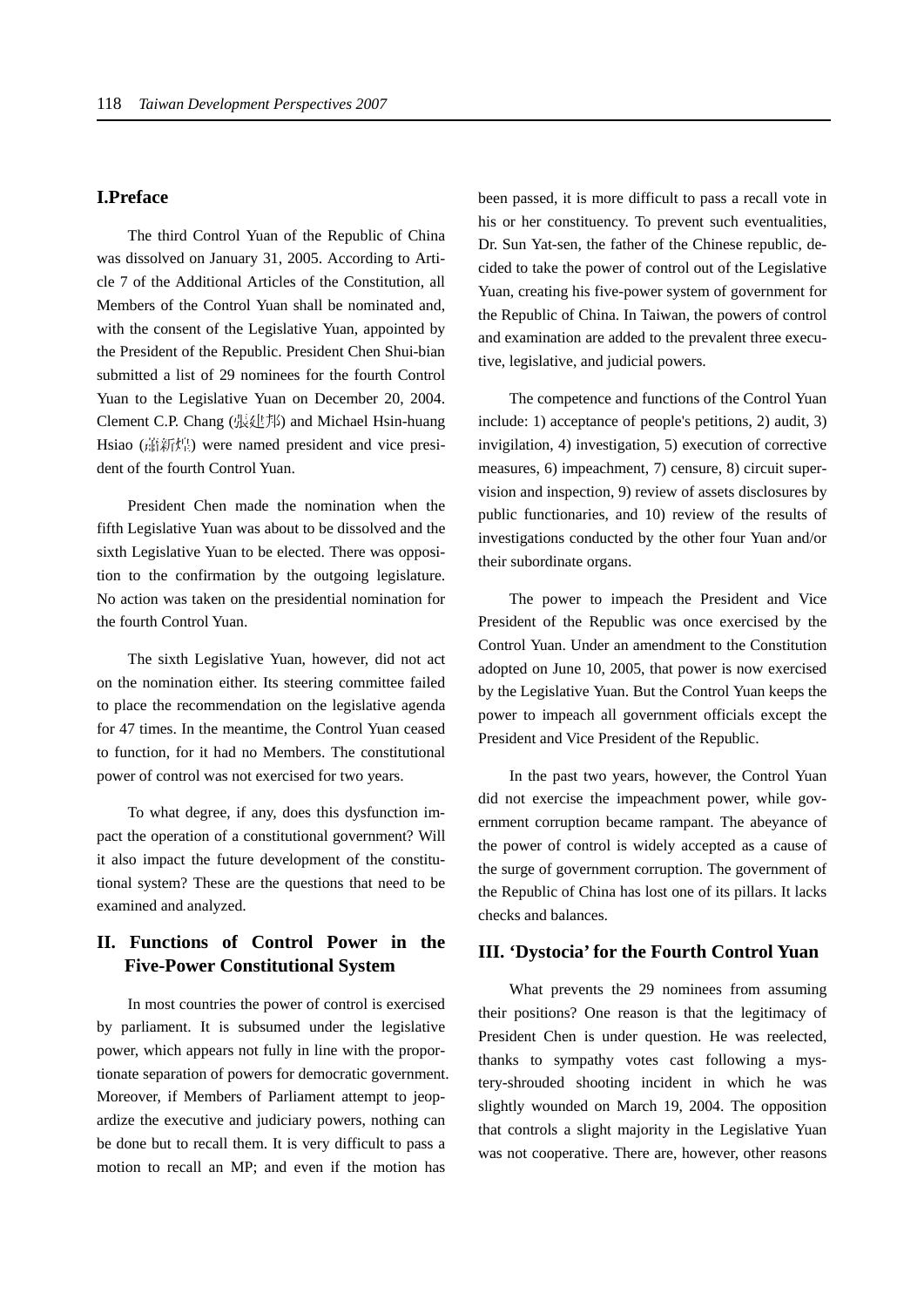for the dystocia of the fourth Control Yuan. They include:

#### **1.Fairness of the Nomination Committee**

Tradition requires the President of the Republic to appoint a Nomination Committee for the Control Yuan. The Committee is charged with screening and recommending candidates for the Control Yuan. It may recommend candidates all by itself or accept candidates recommended by the public at large. Individuals interested in and capable of becoming Control Yuan Members may recommend themselves to the Committee. The Committee appointed by President Chen made its list of recommended candidates public at the end of 2004. Clement C.P. Chang was recommended for president of the Control Yuan and Michael Shin-muang Hsiao for vice president. Both of them, however, were also members of the Nomination Committee. They were criticized for violation of the *Refrainment Principle for the Conflict of Interest* (利益迴避原則). Public opinion was strongly against their nomination as president and vice president of the Control Yuan. Besides, although he was not prosecuted, Chang had been suspected of involvement in the Hualon scandal (華隆案) in the early 1990s.<sup>i</sup> With his probity in doubt, Chang's competence as head of the nation's highest watchdog body was seriously questioned.

Moreover, Nita Ing, chairperson of the Taiwan High Speed Rail Corporation (THSRC) who had been investigated on eight different occasions by the Control Yuan, was also a member of the nomination committee. Could a Control Yuan Member she has *recommended* fairly and independently investigate the THSRC scandal?

### **2. Controversial Candidates**

A nominee must fulfill at least one of the requirements in Article 3-1 of the Organic Law of the Control Yuan. The requirement in Paragraph 1 of the Article 3-1 is "to serve at least one term as an MP, with eminent fame, in a national legislative body, or at least two terms as a councilor in a provincial or municipal council." Ten candidates fulfilling this requirement were nominated. The requirement in Paragraph 6 of the Article is "being honest and upright, free from corruption, as well as full of experience in politics or having taken charge of any journalistic or cultural enterprise with eminent fame." Six candidates, including Clement C.P. Chang, were nominated because they met this requirement. Such a nomination is generally considered a kind of *political reward* or even *political bribery.* Sixteen of the 29 nominees met just one of these two requirements. Such a Control Yuan is not likely to exercise its constitutional power fairly and independently.

Little attention was paid to other qualifications, which are deemed much more important by the public at large. Only five candidates were nominated because of "serving as an eminent professor for more than ten years." One candidate was named because he served "as a high-ranking civil servant for more than ten years." The other two were law-enforcement officers, a requirement that has significant impact on the exercise of the power of control.

 As most of the nominees were considered President Chen's political appointees who lacked strong qualifications, the opposition in the sixth Legislative Yuan refused to act on the nomination for the fourth Control Yuan for two years.

#### **3. Stalemate**

Two forces are behind the appointment of Members of the Control Yuan. The President of the Republic has the authority to nominate them, while their nomination has to be confirmed by the Legislative Yuan.

President Chen never has the trust of the opposition in the Legislative Yuan. The appointment of the sixth Control Yuan is a tug of war between the president and the legislature, where the opposition holds a majority. President Chen named whoever he wanted for the Control Yuan, but the Legislative Yuan, where the opposition dominates, refused to confirm his nomination